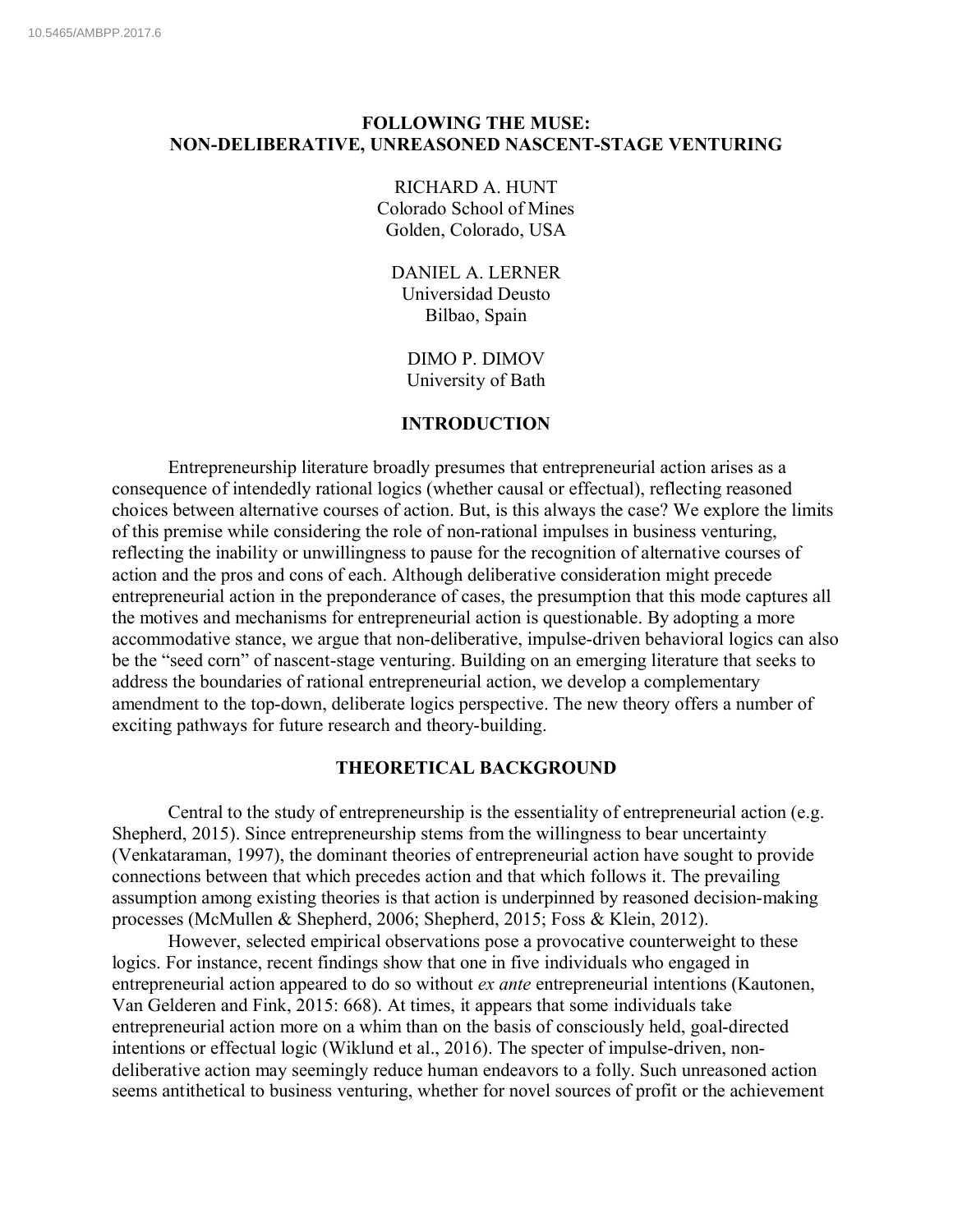of meaningful non-financial objectives. At the same time, the theoretical elusiveness of unreasoned action does not negate its existence.

Our central contention is that entrepreneurial action is birthed by a wide assortment circumstances and motivations, ranging from staunchly deductive, causation-based reasoning, to effectual reasoning, to a relative lack of *ex ante* reasoning altogether, to a shifting blend of all three. Though notoriously elusive, that which consists of largely unreasoned entrepreneurial action must also be captured, understood and assessed.

An unresolved question in understanding entrepreneurship is why some individuals and not others pursue opportunities (Shane & Venkataraman, 2000; Lee & Venkataraman, 2006). Current conceptions of the relationship between individuals and opportunities focus broadly on two sequential stages: attention and evaluation (McMullen & Shepherd, 2006). According to this perspective, entrepreneurial action occurs when an individual perceives an opportunity to exist (e.g. Baron & Ensley, 2006; Gregoire, Barr & Shepherd, 2010), and judges it worthwhile to purse in spite of the risks, uncertainty, and his or her knowledge and experience (e.g. Dimov, 2007; Haynie et al., 2009). In this regard, the notion that entrepreneurial actors deliberately evaluate opportunities before acting is central not only to traditional models involving boundedly-rational economic actors, but also to perspectives based on effectuation or higherorder motives (e.g. autonomy, need for achievement). In fact, the presumption of reasoned judgments preceding behavior is so central to entrepreneurship literature that it presently appears built into the definition of entrepreneurial action itself. As Shepherd (2015):

"Entrepreneurial action continues to be of considerable interest to researchers (Autio et al., 2013; Brettel et al., 2012; McKelvie et al., 2011; Meek et al., 2010; Mitchell & Shepherd, 2010). Entrepreneurial action refers to 'behavior in response to a judgmental decision under uncertainty about a possible opportunity for profit' (McMullen and Shepherd, 2006: 134)." (Shepherd, 2015: 493)

 As appealing and logical as the judgement-then-action paradigm is for theoretical models of entrepreneurial action, concerns have emerged that the paradigm incompletely circumscribes the empirical diversity of entrepreneurial behavior in the face of an opportunity. Shepherd's (2015) call for *cognitively hot,* action-focused research expresses the emerging notion that less reasoned, more impulse-driven behavioral logics may also impel entrepreneurial action (e.g. Lerner, 2016; Spivack et al., 2014; Wiklund et al., 2016). Such logic can explain recent findings that the trait of impulsive sensation-seeking mediates the role of genetics in differentiating entrepreneurs from non-entrepreneurs (Nicolaou et al., 2008). Other recent studies on ADHD (a construct indicated by disinhibition, specifically: impulsivity, hyperactivity, and attentional variability), have found it predictive of entrepreneurial intentions (Verheul et al., 2015), entrepreneurial orientation (Thurik et al., 2016), entrepreneurial action (Lerner & Verheul, 2017; Wiklund et al., 2016), and entrepreneurial employment status (Verheul et al., 2016).

## **Spectrum of Action**

It is generally accepted that individual action is "crucial to the entrepreneurial process" (Baron, 2007: 167). From the existing literature it is readily apparent that a diverse array of logics applies when seeking to understand why entrepreneurial individuals act as they do. The implicit presumption that (all) entrepreneurial action is preceded by and grounded in some type of judgmental decision is a strong assumption, one that restricts researchers' ability to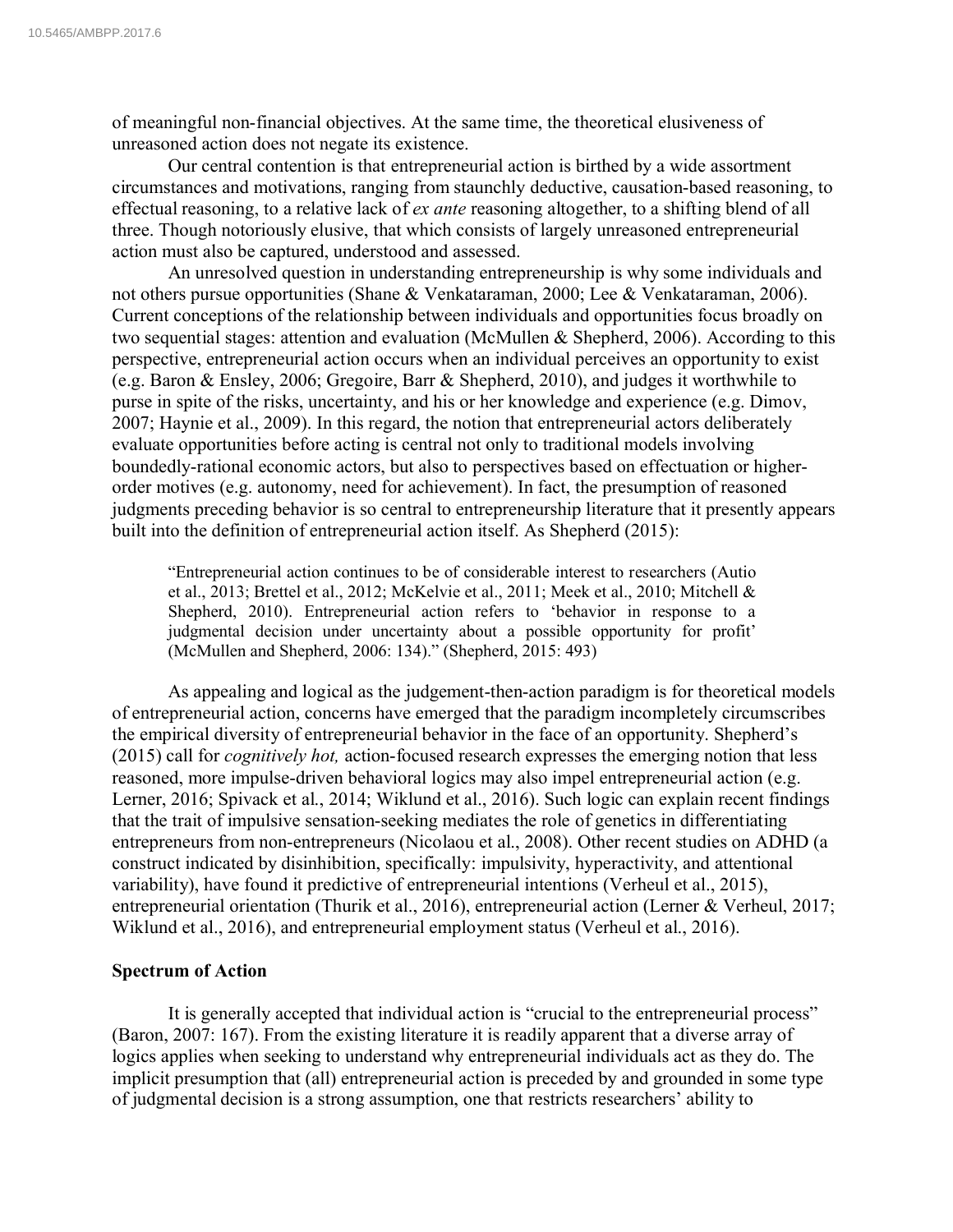accommodate "the rich nature that makes up entrepreneurial phenomena" (Shepherd, 2015: 501). Further, the presumption is sometimes at odds with empirical realities. For example, Wiklund and colleagues' (2016a) found that impulsivity, rather than judgmental decision-making, drives a considerable amount of entrepreneurial action.

While impulse-driven behavioral logics do not supplant the prominent role of reasoned action, its presence suggests that current theories of entrepreneurial action are, at a minimum, incomplete. A better approach is to discard the notion that reasoned and impulse-driven actions are either absolutes or polar opposites. Instead, it is more constructive to conceptualize reason as resting along a spectrum. The implication of adopting a spectrum-based approach is that for complex human behavior occurring over space and time, impulse-driven actions and deliberate, intendedly rational actions are rarely mutually exclusive. As in other realms of human behavior, any individual can manifest varying types of action, and at times does. Heterogeneity in underlying logics will vary as a function of conscious intentionality. The initial logic of an action might, at one end of the spectrum, be behavioral in nature (e.g. relatively unfettered impulse); or, at the other end, be quite conscious (e.g. intendedly-rational decisions based on analysis, heuristics, or conscious intentions).

# **Logics for Entrepreneurial Action**

In the context of entrepreneurship, general disinhibition and impulsive sensation seeking are vital sources of individual-actor differentiation (e.g. Nicolaou et al., 2008; Schumpeter, 1934). Nonetheless, extant frameworks for understanding entrepreneurial behavior presume some type of intendedly-rational rule-directed action. Three of the most prominent theories of entrepreneurial behavior are grounded in the logics of consequences, appropriateness and effectuation. Although there are important differences among these perspectives, each contributes to deeper understanding of when and how individual-opportunity nexuses result in entrepreneurial action. In marked contrast, entrepreneurship stemming from disinhibition – one prominent general form of relatively unreasoned action (Lerner, 2016) – appears to have little overlap with the other three. Absent consideration of disinhibition or related constructs (e.g. impulsivity) that are not grounded in intendedly-rational, rule-based logics, existing theories of entrepreneurial action run the risk of describing and predicting an incomplete profile of entrepreneurial phenomena. The omission of non-deliberative forays into nascent-stage venturing effectively censors the entire realm of impulse-driven entrepreneurial action. It is important to note that impulse-driven action might mistakenly be classified *ex post* as effectuation. Based on the established theoretical logics for explaining action, effectuation may appear to be the best fitting and allows the sense-making of impulse-driven action. Yet effectual logic is an intendedly-rational way to proceed under uncertainty, wherein one "take[s] a set of means as given and focus[es] on selecting between the possible effects than can be created with that set of means" (Sarasvathy, 2001: 245).

#### **Impediments to the Conceptualization of Unreasoned Action**

While a conceptual case can be built for impulse-driven entrepreneurial action, attempts to incorporate such bottom-up perspectives into entrepreneurship theories face two significant barriers: (i) extant perceptions of impulse-driven action; and, (ii) empirical and ontological difficulties inherent to the process of identifying and isolating entrepreneurial action that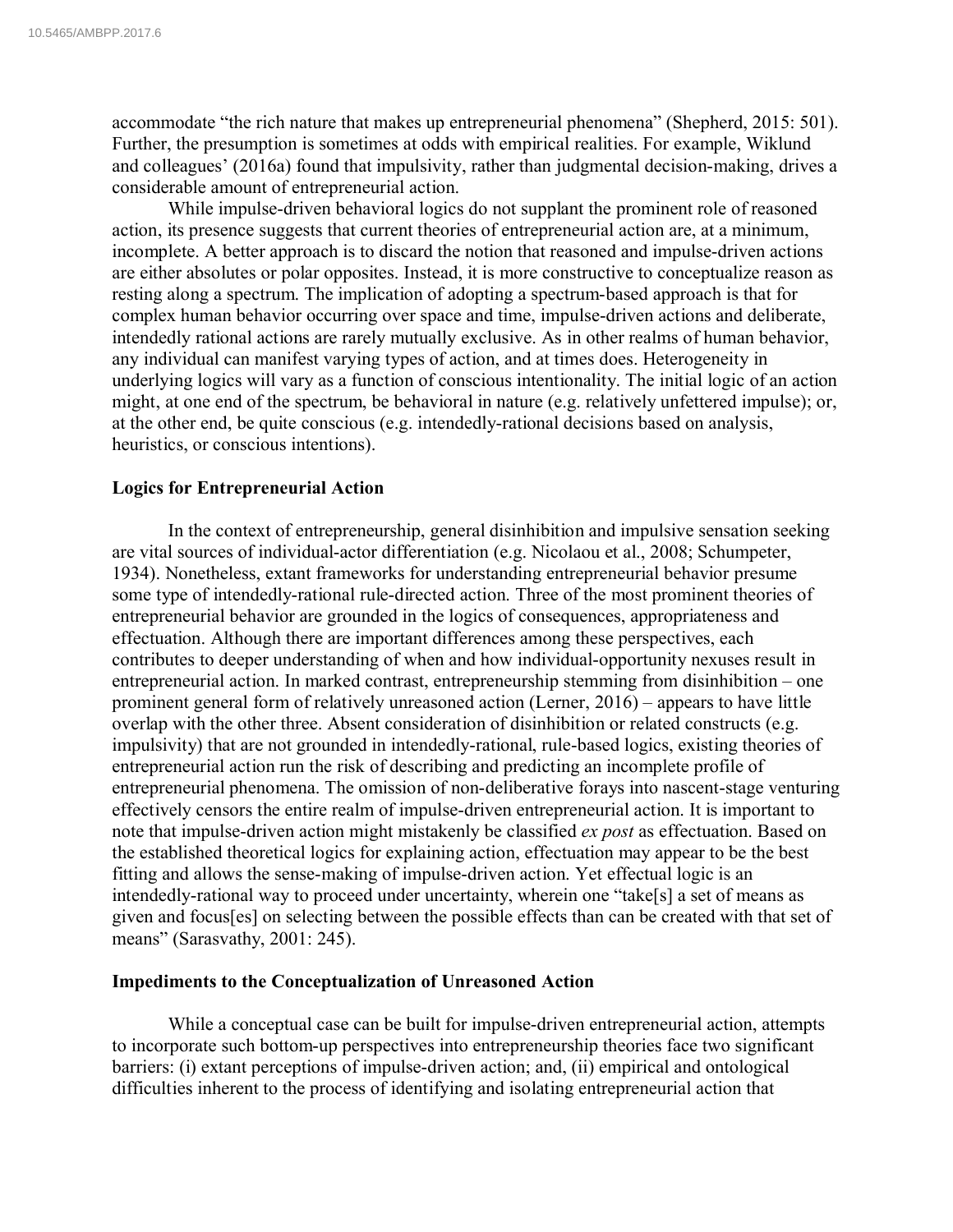occurred without *ex ante* reasoning or intentionality. Notwithstanding recent findings that suggest a positive link between venturing, impulsivity (Wiklund et al., 2016b) and disinhibition (Lerner & Verheul, 2017; Verheul et al., 2015; 2016) – difficulty remains from the second significant barrier to developing a theory of unreasoned action in entrepreneurship: how to give voice to the context, actions and outcomes that are associated with entrepreneurial action that occurs in the absence of reason and intentionality? That is: what does impulse-driven, nascentstage, pre-organization venturing even look like? To help address these important questions, we next explore the stories of three impulse-driven venturers.

## **ANIMATING IMPULSE-DRIVEN ENTREPRENEURSHIP – THREE VIGNETTES**

Entrepreneurs typically appear before us because of their actions, not their motivations for action. Once those actions occur, there is a rich amount of raw material with which to craft a rational narrative, linking intentions to actions. If relatively less-reasoned actions exist, each successive retelling of the founding narrative is likely to make it appear more and more intentional, until the less-reasoned origins are ultimately extinguished.

Our conceptual case for impulse-driven entrepreneurial action incorporates bottom-up logics by extending and enhancing recent findings that suggest a positive link between venturing, impulsivity (Wiklund et al., 2016b) and disinhibition (Lerner & Verheul, 2017; Verheul et al., 2015; 2016). Joining this stream, our proposed framework offers a depiction of entrepreneurial action as it emanates from both reasoned and non-reasoned sources. Still, in order for our contribution to be useful, it must also be veridical. There must be a common understanding regarding what constitutes entrepreneurial action that occurs without *ex ante* reasoning or intentionality. Accepting that extant theory and a considerable body of empirical work has aptly captured reasoned entrepreneurial action, the question becomes: What contexts, actions and outcomes characterize entrepreneurial action that occurs in the absence of reasoned intentionality? That is: what does impulse-driven, nascent-stage, pre-organization venturing even look like? To help address these important questions, we explore the stories of three impulsedriven venturers. In the full-length version of this work, three real-life vignettes are presented: Don Mullins, an American asbestos abatement supervisor; Haruto Kobayashi, a Japanese government software developer; and, Fatima Azoulay, a Moroccan female serial entrepreneur. Each case elucidates the experiences of actual individuals drawn from completed studies of entrepreneurial action, vividly presenting a conception of impulse-driven entrepreneurial action.

Consistent with theory-building methods that employ the analysis of heterogeneous case studies (e.g. Eisenhardt, 1989; Eisenhardt & Graebner 2007), these vignettes illustrate diverse individuals and contexts. Through these, we develop detailed portraits of non-deliberative venturing in which individuals by-pass the intendedly-rational reasoning that is normally thought to drive entry decisions and entrepreneurial action. Central to harvesting stylized findings from heterogeneous cases are two finely balanced aims: (i.) diversity of the individual contexts, and (ii.) representativeness of the overall collection of contexts (Santos and Eisenhardt 2009; Siggelkow 2007). Since multiple-case studies are characterized by intentional dissimilarity of an appropriately diverse set of cases (Eisenhardt 1989; Brown & Eisenhardt 199), the central analytical aims are triangulation and synthesis (Patton 2005), not the extrapolation one witnesses with single-case designs. In this fashion, Multiple meanings are systematically culled out through the process of investigating a similar phenomenon across distinctive contexts (Creswell 2012;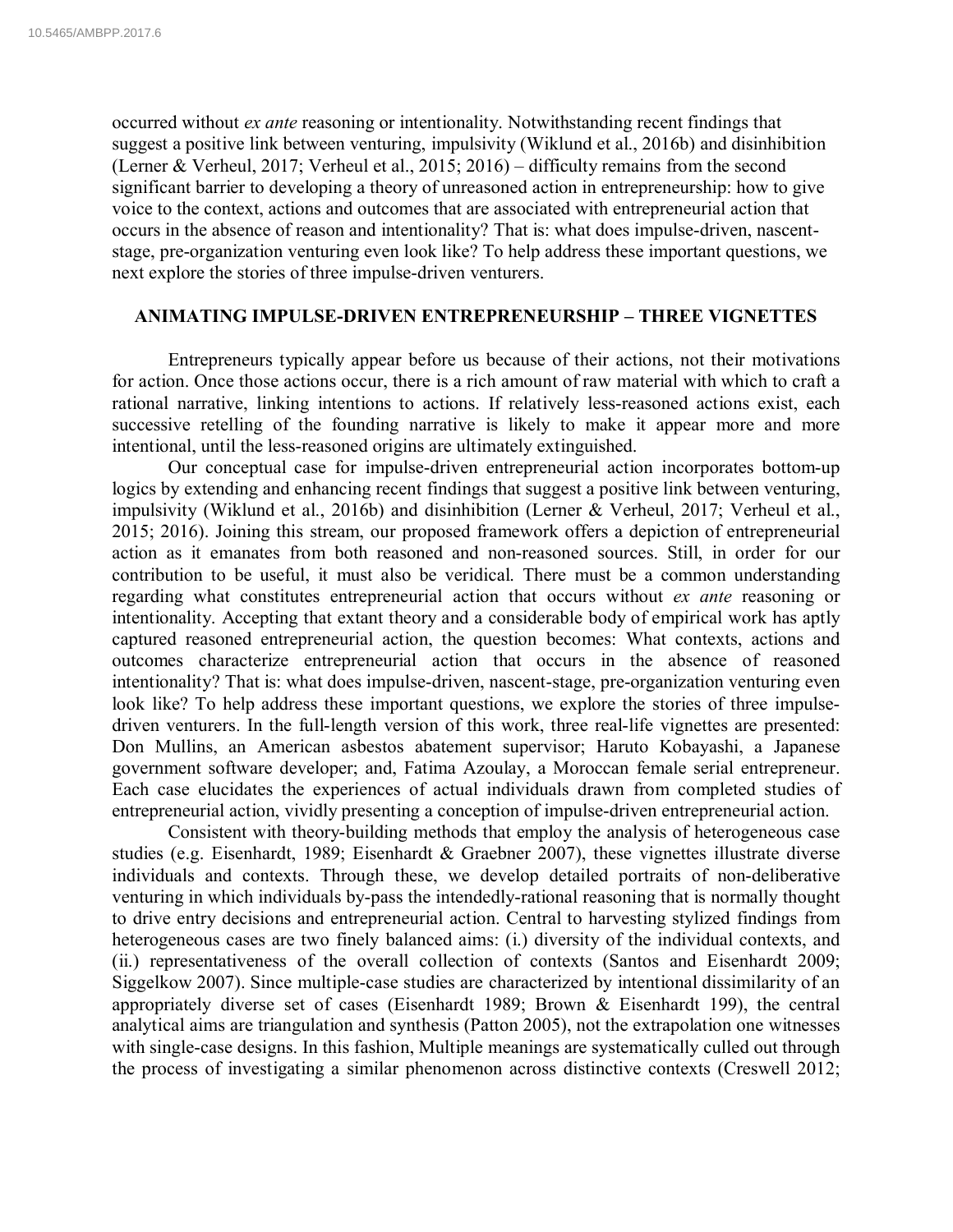Patton 2005). In the three vignettes that follow, our triangulation reveals common threads emerging from radically different individuals and contexts.

## **DISCUSSION**

Our theory-building investigation suggests the need for a considerably more nuanced approach to opportunity identification and entrepreneurial action than merely assigning rational and irrational labels. Classically conceived, rational decision-making may often result in an optimal response of inaction, while impulse-driven action represents the opposite extreme, an individual logic of 'act before you think.' Measured through the lens of reason, impulse-driven entrepreneurship thusly considered suggests a breakdown in governing logics, a failure to think things through, or even a glaring instance of foolishness. However, the value of intendedly rational logics in the context of a priori irreducible uncertainty is suspect if the optimal result is presumed to be inaction and stasis. Action *because* of uncertainty may define impulse-driven entrepreneurship more robustly than a conception of action *despite* uncertainty (Hunt & Song 2015; McGrath et al. 2004). Therefore, in resisting the temptation to ubiquitously label such logic 'irrational', one might consider that, from an action science perspective, action first (followed by reflection) is a necessary contributor to the generation of new understanding (Argyris et al., 1985).

The problem for entrepreneurship and theories of entrepreneurial action is in the "unbearable elusiveness" (cf. Dimov, 2011) of unobtrusively capturing the internal drivers prior to initial action, and the impossibility of distinguishing between latent, incipient, nascent, and non- entrepreneurs – without *a priori* knowledge of actions and outcomes yet to occur/not-occur. In light of uncertainty and high rates of abandonment, if what is considered *entrepreneurial* action is restricted to only actions that unambiguously are part of organizing a firm or otherwise developing an opportunity for exploitation, scholars further compound the issue of over or exclusively sampling on the conventional and readily observable (i.e. those more successful in emergence). As such, even the most diligent research efforts would systemically miss relevant actions, when appetitive impulses, boredom and a vague, unspecific desire for action spawn a series of unanticipated, unforeseeable events that are not originally fueled by forethought, judgment, or a conscious intention to become an entrepreneur.

Evidence of significant, pre-strategic venturing without intentionality draws entrepreneurship scholarship into an important new realm in which both planned rationality and unplanned spontaneity must be contemplated. However, impulse-driven logics are notoriously difficult to identify, isolate and describe. For example, the utterly kinetic, often random nature of Fatima's entrepreneurial action obfuscates the tremendous achievements embodied in her courageous climb from being a near-destitute young widow with four children to a comfortable, self-sufficient lifestyle. Nonetheless, many facets of Fatima's behavior are emblematic of the rapid unplanned action without regard to the consequences that characterizes impulsivity (Moeller, et al. 2001). In this sense, impulse-driven venturing involves conditions in which action precedes opportunity definition and development. The wheels of transaction-based commitments are set in motion so rapidly that thorough information processing simply cannot occur. Instead, the action-oriented cascade stems from disinhibition and what March and Simon (1993) referred to as "recognition-based" logics, a matching of situations to assumptions through intuition and "gut feel." Upon reflection, Fatima indicates that she is aware that her rapid-fire, disinhibited action creates problems that would be resolved by taking a more measured approach.